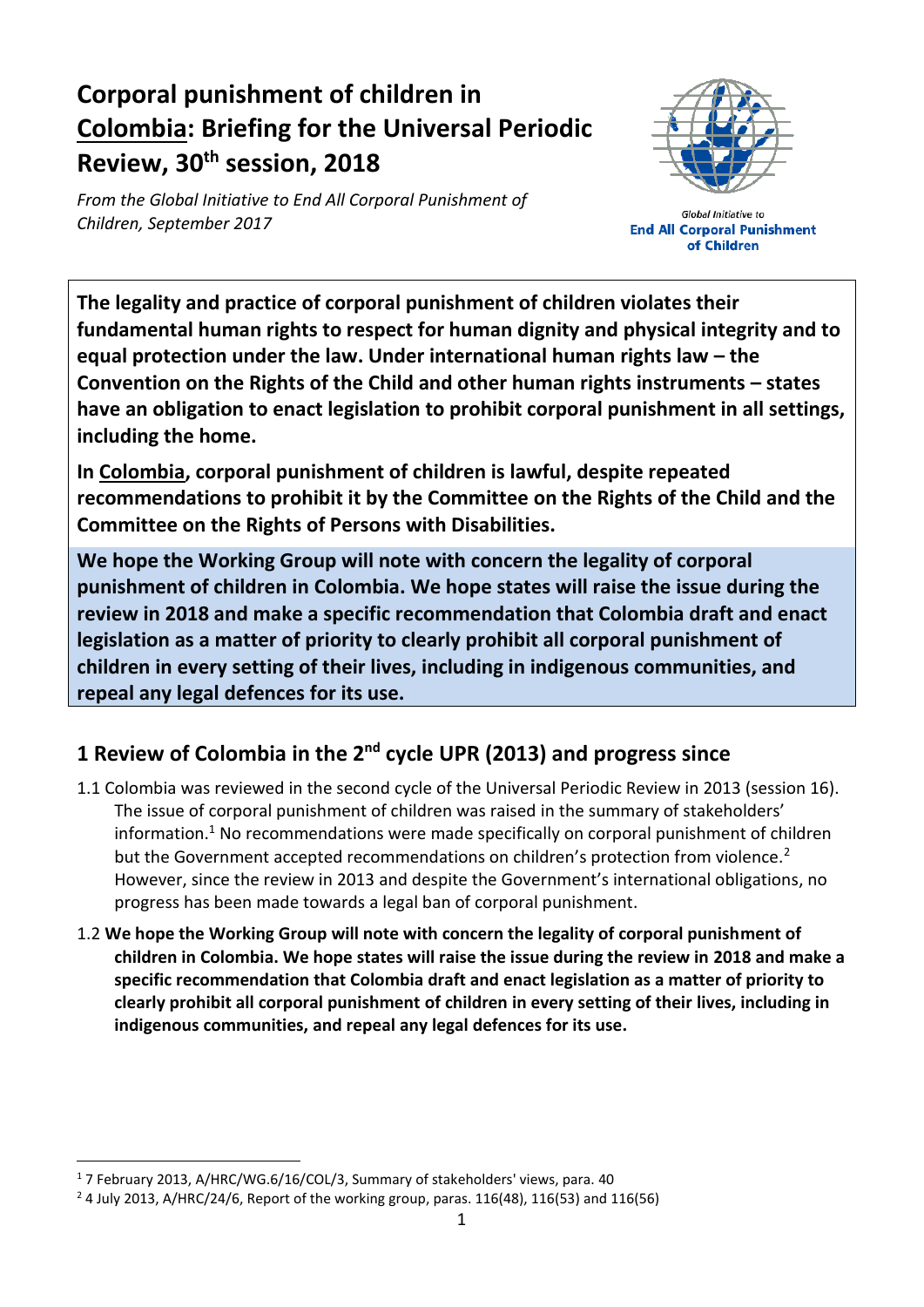### **2 Legality of corporal punishment in Colombia**

#### *Summary of current law and reforms needed to achieve prohibition*

Corporal punishment of children in Colombia is lawful in the home, some alternative care settings, day care and as a sentence for crime in indigenous communities. Prohibition in schools and penal institutions in indigenous communities requires confirmation in legislation. Legislation should also be enacted to explicitly prohibit corporal punishment in all settings, including within indigenous communities, and to repeal article 262 of the Civil Code 1883.

- 2.1 *Home (lawful):* Article 18 of the Children and Adolescents Code 2006 states that children have a right to "protection from maltreatment and abuse of all kinds by their parents, their legal representatives, persons responsible for their care and members of their families, school and community" and defines child abuse as "any form of injury, *punishment*, humiliation or physical or psychological abuse, neglect, omission or negligent treatment, maltreatment or exploitation, including sexual abuse and rape and generally all forms of violence or aggression against children and adolescents by their parents, legal guardians or any other person" (unofficial translation, emphasis added). While this seems to prohibit all corporal punishment of children including in the home, it conflicts with article 262 of the Civil Code 1883 (as amended 1974), which confirms the right of parents and other carers to "correct" children and "sanction them moderately". Article 39(9) of the Children and Adolescents Code puts an obligation on families to "refrain from any act or conduct involving physical, sexual or psychological maltreatment" but it does not clearly prohibit all corporal punishment. In reporting to the Committee on the Rights of the Child in 2013, the Government stated that "national law, policy and practice protect children from all forms of corporal punishment, physical and mental violence and any other types of abuse irrespective of the situation in which they occur", but the report made no reference to the "right of correction" in Colombian law.<sup>3</sup>
- 2.2 A 1994 Constitutional Court judgment<sup>4</sup> appears to rule that the right of correction excludes the use of physical violence because it is incompatible with the Constitution 1991, which provides for the rights of every person not to be submitted to torture or cruel, inhuman, or degrading treatment or punishment (art. 12), of the family to protection from any form of violence (art. 42) and of children to protection from all forms of violence and to other rights upheld in international treaties (art. 44). However, article 262 of the Civil Code has not been amended in light of this judgment to explicitly state that the right of correction excludes the use of all corporal punishment. Past attempts to repeal article 262 have failed.<sup>5</sup>
- 2.3 Also of concern is article 3(2) of the Children and Adolescents Code 2006, which states: "In the case of indigenous peoples, the ability to exercise rights shall be governed by their own standards, which should be in harmony with the Constitution." In a 2012 judgment, the Constitutional Court confirmed that the Constitutional superiority of the rights of children must be interpreted in relation to indigenous communities in the context of each case.<sup>6</sup> Previous case law has established that physical punishment in indigenous communities which is not

<sup>3</sup> 25 October 2013, CRC/C/COL/4-5, Fourth/fifth state party report, para. 209

<sup>4</sup> Sentence C-371/94

<sup>5</sup> UNICEF, correspondence with the Global Initiative, 23 June 2015

<sup>6</sup> Sentence T-002/12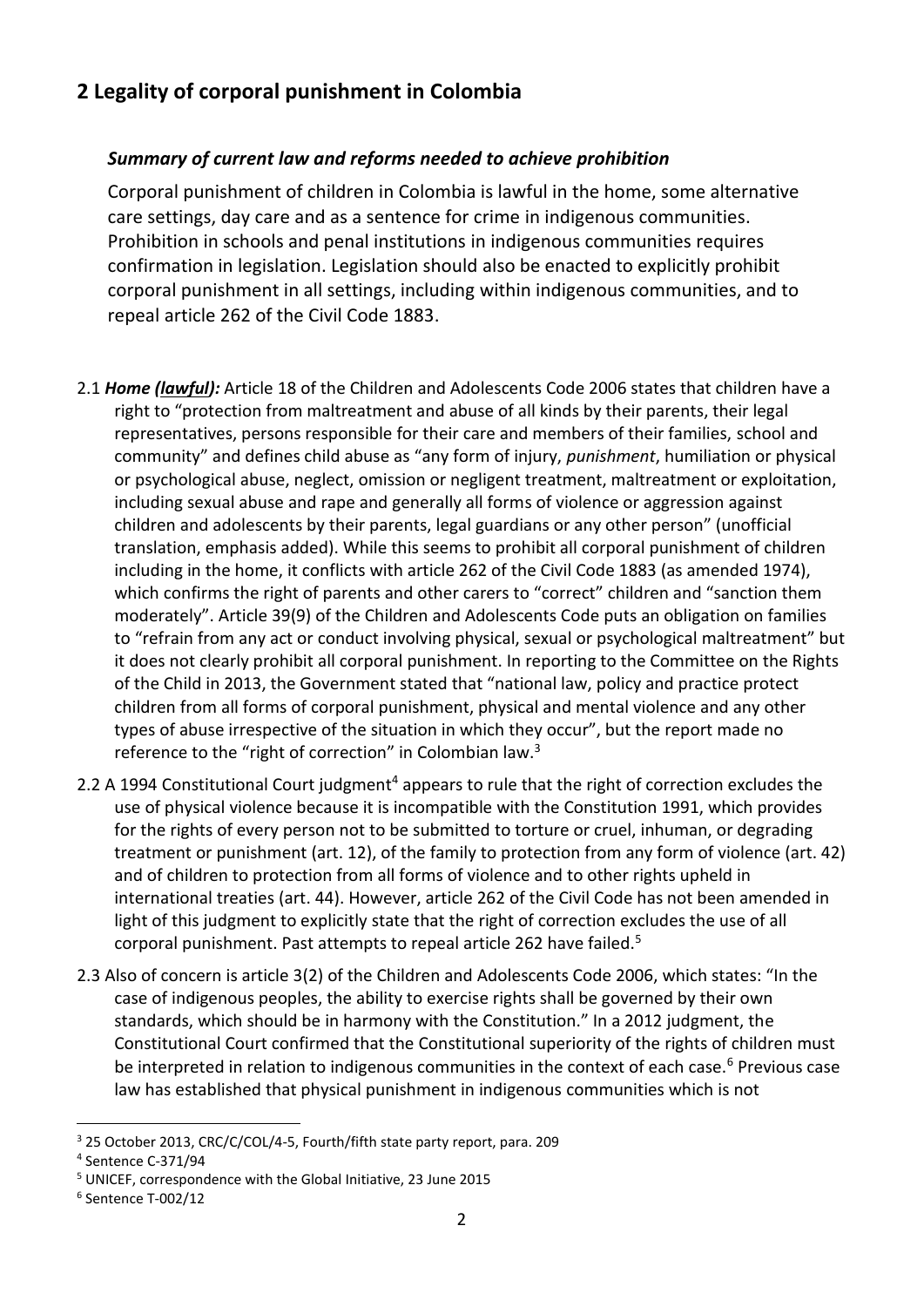considered to be torture or to be degrading punishment does not violate the Constitution<sup>7</sup> (see below). Children in the homes of indigenous communities thus apparently have less legal protection from corporal punishment than other children.

- 2.4 *Alternative care settings (?partially lawful):* Corporal punishment is possibly unlawful in care institutions under article 18 of the Children and Adolescents Code 2006, but the prohibition is undermined by the right to correct/sanction children in article 262 of the Civil Code 1883.
- 2.5 *Day care (?partially lawful):* Corporal punishment is possibly unlawful in day care under article 18 of the Children and Adolescents Code 2006 but this is undermined by the right to correct/sanction children in article 262 of the Civil Code 1883.
- 2.6 *Schools (?unlawful):* Corporal punishment is considered unlawful in schools under article 18 of the Children and Adolescents Code 2006 and article 45, which states: "Directors and educators, formal and informal, of public or private institutions of formal education may not impose penalties involving physical or psychological abuse of students in charge, or take action that affects their dignity." We have yet to confirm that corporal punishment is unlawful in relation to indigenous communities.
- 2.7 *Penal institutions (?unlawful):* Corporal punishment is unlawful as a disciplinary measure in penal institutions under article 18 of the Children and Adolescents Code 2006, though it is not explicitly prohibited. We do not know if this applies in indigenous communities.
- 2.8 *Sentence for crime (partially unlawful):* Corporal punishment is unlawful as a sentence for crime under state law: there is no provision for judicial corporal punishment in the Criminal Code or in the Children and Adolescents Code 2006. But it is lawful for children and adolescents in indigenous communities. Under article 246 of the Constitution (on special jurisdictions), the authorities of indigenous people can exercise jurisdictional functions within their territory in accordance with their own rules and procedures, when these do not contravene the Constitution and the laws of the Republic. In 1997, a Constitutional Court judgment<sup>8</sup> on a case concerning the sentence of whipping in the Paez indigenous community concluded that its infliction was symbolic, not degrading punishment and not severe enough to be torture, and therefore did not violate the prohibition of torture in the Constitution and international human rights instruments. With regard to juvenile justice, article 156 of the Children and Adolescents Code 2006 states that adolescents in indigenous communities "will be judged according to the rules and procedures in their own communities as indigenous special legislation in Article 246 of the Constitution, international treaties on human rights ratified by Colombia and the law. Provided that the penalty imposed is not contrary to their dignity, nor allows him/her to be subjected to abuse…." (unofficial translation). It is not clear whether or not the exclusion of abusive penalties under this provision is intended to prohibit corporal punishment, but there is no explicit prohibition.

### **3 Recommendations by human rights treaty bodies**

3.1 *CRC*: The Committee on the Rights of the Child has recommended explicit legal prohibition of corporal punishment in all settings in its concluding observations to Colombia's third periodic report in 2006 $9$  and in the concluding observations to the fourth-fifth report in 2015.<sup>10</sup>

<sup>7</sup> Sentence T-523/97

<sup>8</sup> Sentence T-523/97

<sup>9</sup> 8 June 2006, CRC/C/COL/CO/3, Concluding observations on third report, paras. 61 and 62